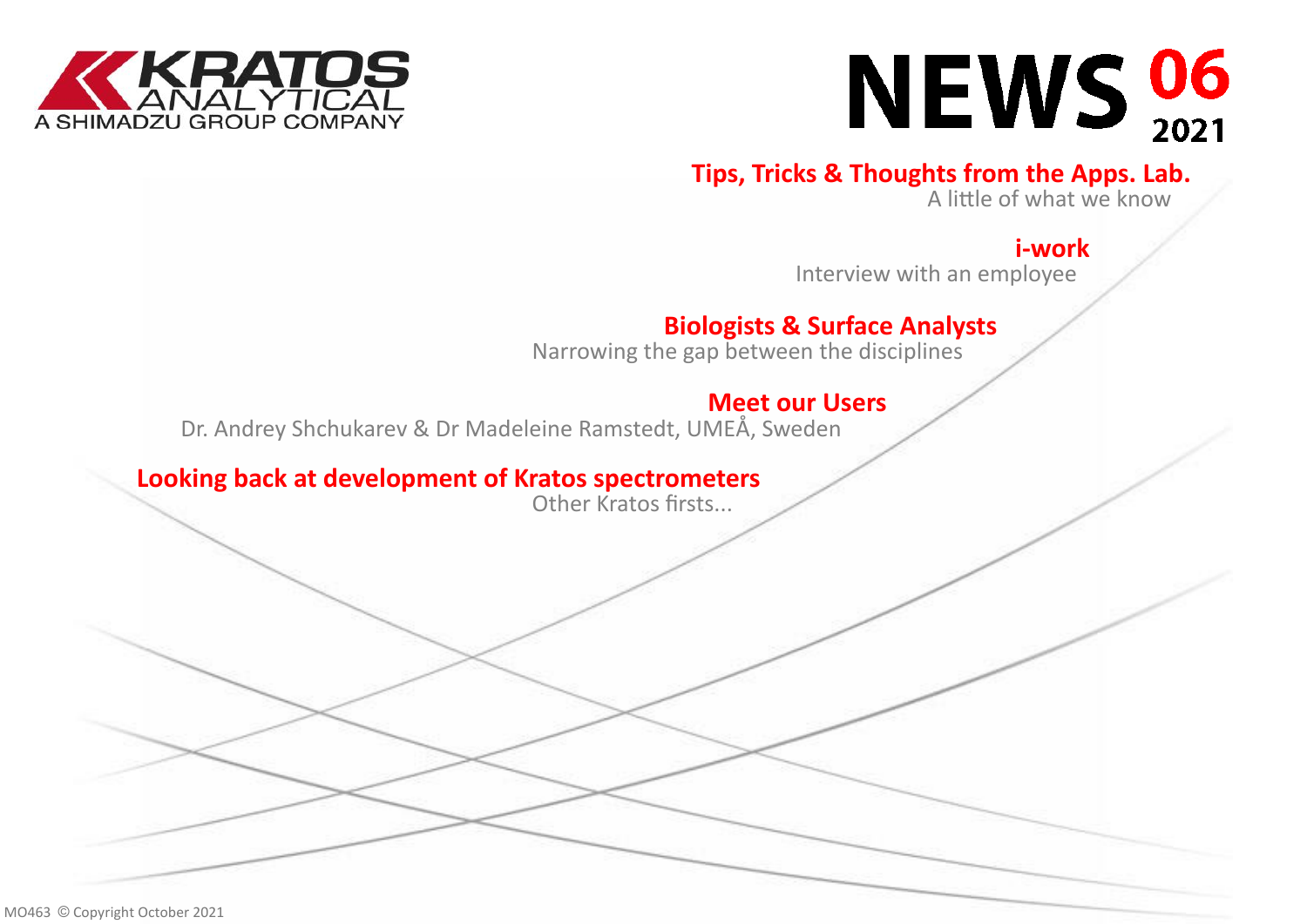

## **WELCOME TO THE AUTUMN KRATOS NEWSLETTER**

## **Focus on Biomaterials**

It is said 'Nature is the mother of invention'. There's a lot we can learn by synthesising or emulating nature's use of materials. The use of biomaterials, materials that interact with biological systems, is growing exponentially. So too is the surface analysis of this class of materials. In this addition of the Kratos newsletter we meet two of our Users from Umeå, Sweden who have published papers

analysing biological and biomaterial samples. The theme is further explored in an article highlighting narrowing of the gap between biologists and surface analysts.

We look back at some 'Kratos' firsts with pioneering development of Europe's first million volt TEM and the first magnetic sector mass spectrometer built outside the USA.

We have our regular Tips, Tricks and Thoughts from the Applications lab. where we highlight accessories for working with biological and airsensitive samples. There's also a quick introduction to MALDI-mass spectrometry products which are also designed and manufactured here at our Manchester HQ.



If you have any ideas for articles or there's something you've always wanted to know about Kratos Analytical, please let us know.

Hoping you enjoy the read.

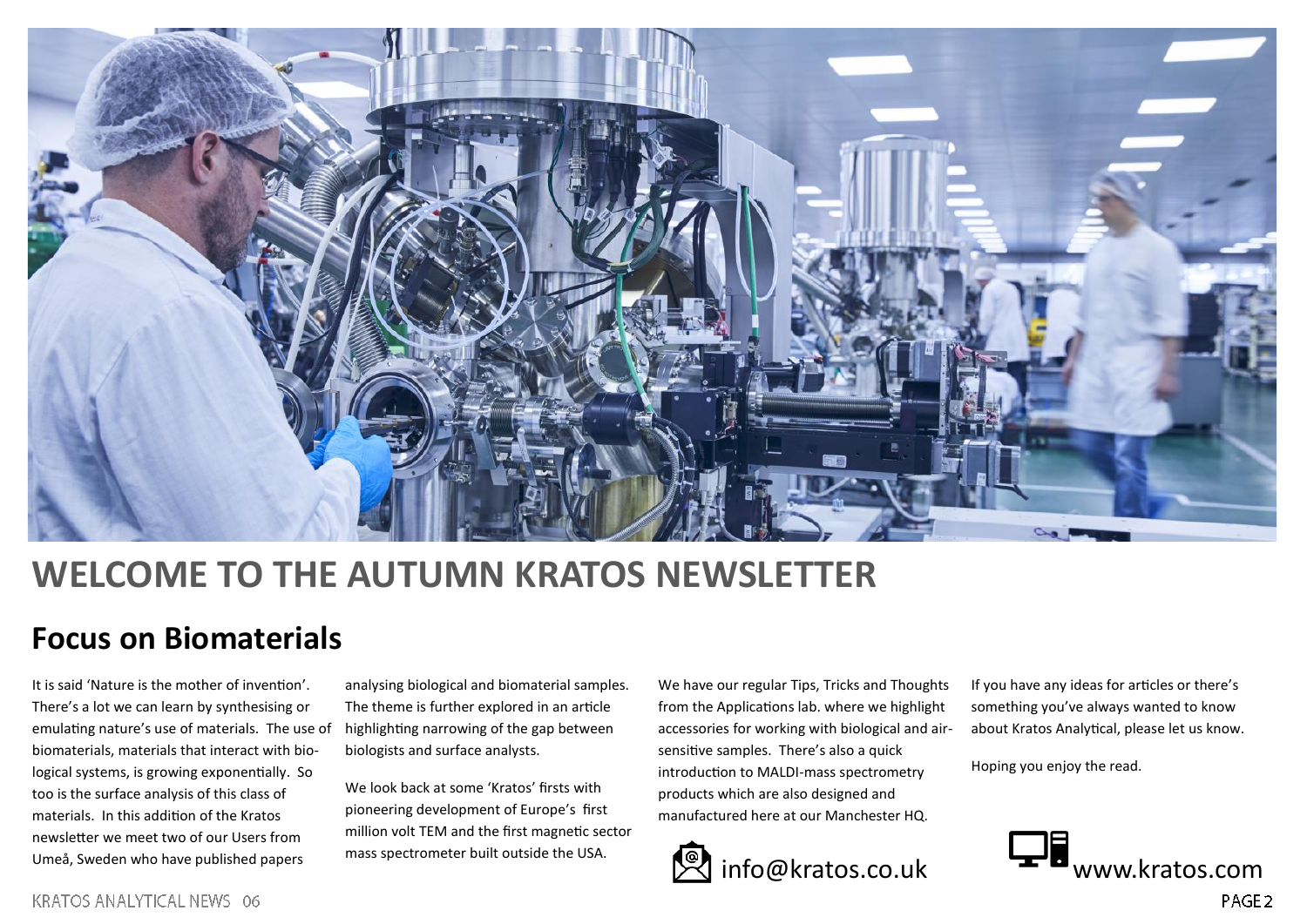# <span id="page-2-0"></span>**TIPS, TRICKS AND THOUGHTS FROM THE APPLICATIONS LAB.**

### Air sensitive samples

We've seen quite an increase in requirements for handling of air sensitive samples. Whether it's Li-containing solid electrolyte samples or preparation of frozen hydrated samples for cryo-XPS, these types of samples are linked by the requirement to limit exposure to ambient atmosphere.

An obvious solution is to prepare and mount these types of samples in a purged glove-box. For AXIS Supra/Supra<sup>+</sup> Users we can offer a simple dry-nitrogen purged glovebox that fits on the front of the flexi-lock. The flexi-lock chamber to glove box interface was incorporated into the standard design so all AXIS Supra/Supra<sup>+</sup> instruments are 'glovebox ready'. This is a simple but very effective solution, providing the capability for working with air sensitive samples.

An example of freezing a high vapour pressure sample prior to pumping is given by the XPS analysis of 1,4-dibromobenzene. Frozen to liquid  $N<sub>2</sub>$  temperatures before pumping the entry chamber, it was important that the drynitrogen environment prevented ice formation on the sample. Further details of this analysis are provided in [applications note MO443\(A\).](https://www.kratos.com/application-areas/application-downloads/xps-analysis-frozen-14-dibromobenzene) 

The handling of air sensitive samples is further supported by the air sensitive transporter (part number WX-663). This device provides a solution to transfer a sample from a remote glove box or third party vacuum chamber to

the entry chamber of a AXIS photoelectron spectrometer. This device is not pumped but the sample is isolated in the controlled atmosphere during transport. It has facilitated the research of air-sensitive samples at Harwell XPS, the UK's National Facility for XPS.

The air sensitive transporter device has recently been miniaturised into specially designed sample shuttle holders for the AXIS Supra/Supra<sup>+</sup>, shown in the photographs below. The sample holders work on the principle of evacuating the volume created by placing a removable cover-lid over the samples whilst in the glove box. A small handpump is used to remove gas from the shuttle holder via a non-return valve whilst it is still in the glove box or inert environment. Atmospheric pressure holds the lid in position during transport of the shuttle holder from the glovebox antechamber to the Flexi-lock .



*Plain shuttle bar with (A) lid and non-return valve in place, (B) lid removed to shown sample mounting area and (C) underside of lid, showing sealing o-ring.*

 $(C)$ 

A powder sample shuttle holder is also available. The powder sample holder is designed to accommodate up to 10 different powder samples pressed into wells. The wells are 1 mm deep with a diameter of 3 mm.

If you are interested to learn more about any of the air sensitive sample handling options please [contact us.](mailto:surface.sales@kratos.co.uk?subject=air%20sensitive%20sample%20handling) 

### **MALDI mass spectrometry @ Kratos Analytical**

Did you now that as well as developing, manufacturing and supporting X-ray photoelectron spectrometers from our Manchester HQ, we also design and manufacture MALDI-TOF mass spectrometers?

Matrix assisted laser desorption ionization (MALDI) mass spectrometry is a powerful and versatile mass spectrometry technique with a diverse range of applications. In contrast to the SIMS technique that surface analysts are more familiar with, MALDI is a soft ionisation method where a pulsed laser strikes a matrix of laser-energy absorbing small molecules (typically weak organic acids) which is mixed with the analyte material. This has the consequence of transferring the analyte to the gas phase and forming ions without fragmenting or decomposing it. Therefore, this technique is ideally suited to the analysis of biomolecules like peptides, lipids, saccharides and other large organic macromolecules such

as antibodies, or synthetic molecules like polymers.

Our Shimadzu colleague, [Koichi Tanaka,](https://www.shimadzu.com/about/nobel/noblesoul/index.html) was honoured with a Noble Prize in Chemistry in 2002 for developing a novel method for mass spectrometry analyses of biological macromolecules. Tanaka found that by using a mixture of ultra-fine metal powder in glycerol as a matrix, the analyte could be ionised without losing its structure, which became known as soft laser desorption.

At the time of his discovery Koichi was working at Kratos Analytical developing our KOMPACT MALDI series of instruments. Over the following 30 years Kratos has continued to develop MALDI products and provides a range of MALDI-[TOF mass spectrometry products,](https://www.shimadzu.com/an/products/maldi/ms/index.html) from the ultimate performance of the MALDI-7090 for proteomics and tissue imaging to a benchtop MALDI-8020 for quality control (QC) applications.



*The MALDI-7090 (top) and MALDI-8020 (bottom), designed and manufactured in Manchester, UK.*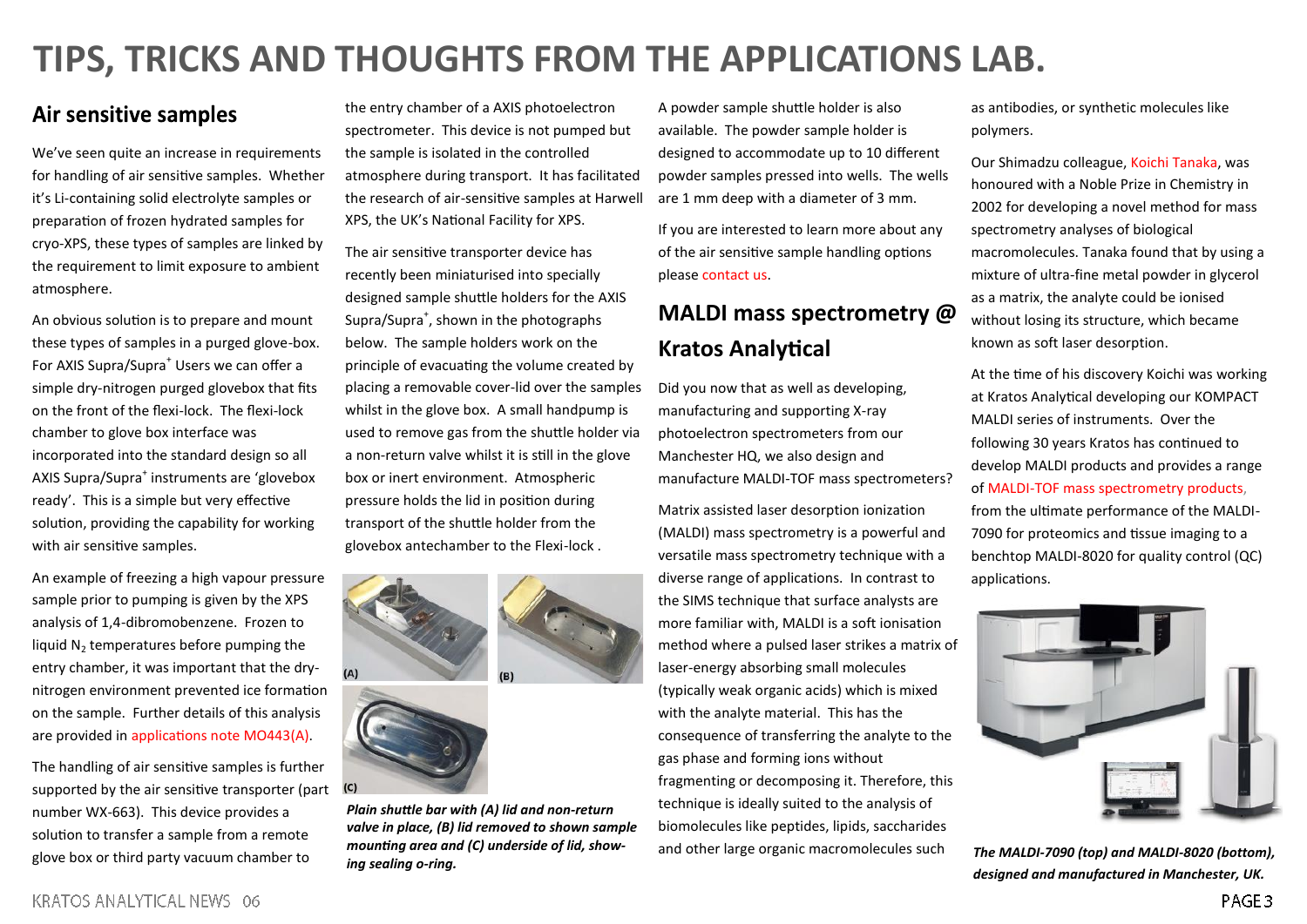## <span id="page-3-0"></span>**i-work**

### **Interview with an employee**

Name Sarah Flood.

Job title Repairs and Returns Supervisor.

How long have you been at Kratos?

8 years.

How would you describe your job to a 5-year-old?

We arrange to get the broken parts fixed for the factory and customers all around the world.

### What is the best part of your job?

Every day is different and we get to deal with a wide variety of people from all aspects of the business, suppliers and customers.

Is this what you wanted to do when you were at primary school?

No, I wanted to be a nurse.

How did you end up at Kratos?

I had previously worked in the analytical instrument industry for 15 years in a customer service role before joining the Kratos team.

### Your favourite quote / line from a film or book?

"I tell you those voices soared higher and further than anybody in a grey place dares to dream" - Shawshank Redemption, Stephen King.

What keeps you busy when you're not at work?

Mainly my teenage daughter!

### Tell us one thing that we don't know about you?

I have recently taken up Jujitsu which I love and have just earned my yellow belt. What makes it more fun is it is ran by my colleague Don Weatherburn.

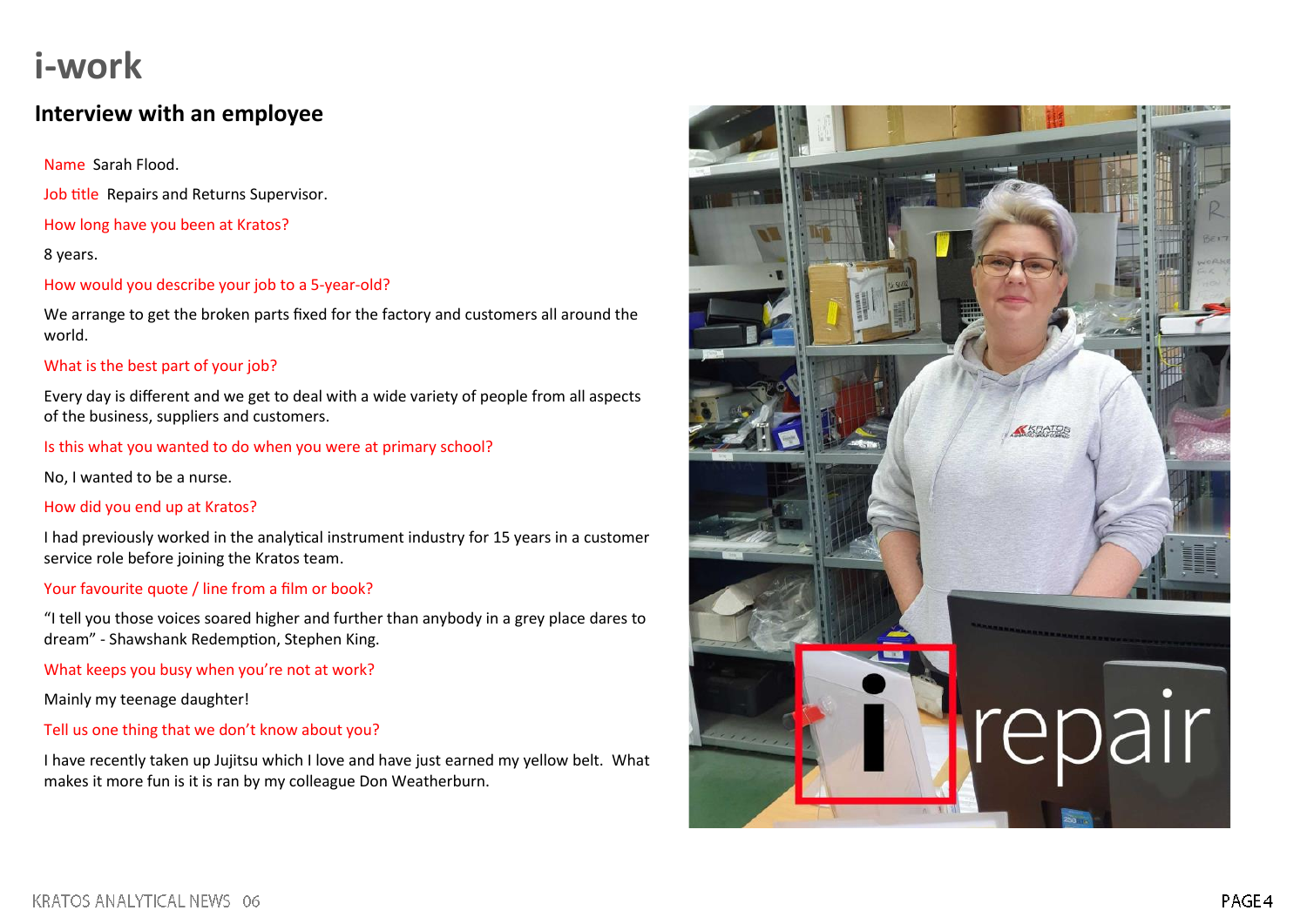# <span id="page-4-0"></span>**BIOLOGY AND SURFACE ANALYISIS**

### **Narrowing the gap between the disciplines**

It could be argued that Aristotle's postulate that "nature abhors Returning to the theme of surface analysis of biological a vacuum" neatly describes why X-ray photoelectron spectroscopy (XPS) has not found routine application to surface characterisation of biological samples. Biomaterials are expected to operate in a hydrated environment which conflicts with the requirement of an XPS instrument to operate at ultrahigh vacuum.

In the late 1980's Buddy Ratner compared a surface analyst's perception of a surface with that of a biologist. He decided that 'on the whole, biologists will not invoke surface-induced effects in their hypotheses. The surface-scientist on the other hand, will consider the problems of biology as being too complex and disorderly to be dealt with using the tools available' [1]. While the gap between the two disciplines remains, there is evidence that it is getting smaller. Biologists understand the importance of the surface of biomaterials, and surface analysis of biologically important surfaces is being undertaken.

Before we go any further, it is worth defining what we mean by biomaterials. A biomaterial is defined as a substance that has been engineered to take a form which alone, or part of a complex system, is used to direct the course of any therapeutic or diagnostic procedure by control of interactions with components of living systems [2]. We know that these materials will interact with a biological system where the biodevices are implanted into tissues and organs, and it is the outermost surface of these materials that will interact with the biological host. Biomaterial engineering is a rapidly growing field and the importance of understanding the surface chemistry of these materials in controlling their efficacy in-vitro is vital. It may be desirable for the biomaterial to promote cell growth such as a polymer scaffold for bone regeneration. Conversely it might be detrimental to the biomaterial's application, such as biofouling of intubating tubes. **KRATOS ANALYTICAL NEWS 06** 

samples, early approaches were to freeze-dry the sample prior to analysis in UHV, effectively removing the water from the sample. Latterly, successful sample preparation has been developed by fast-freezing which vitrifies the water in the sample conserving spatial structure followed by XPS sample analysis at liquid nitrogen temperature. Another approach to XPS analysis of hydrated samples is the use of a specialised near -ambient pressure XPS (NAP-XPS) instrument. In their recently published paper, Kjaervik *et al.* present an informative 'comparative study of NAP- and cryo- XPS for the investigation of surface chemistry of the bacterial cell-envelope' [3]. The authors conclude that both methods allow for analysis of the hydrated bacterial cell-envelope of intact bacterial cells.

With instruments and sample preparation facilitating XPS analysis of biological and biomaterials, the types of samples analysed is increasing rapidly. It is interesting that XPS is usually just one of the techniques used to characterise a biomaterial. The technique's ability to determine quantitative surface elemental composition as well as chemical state is often applied to confirm the effect of a surface modification or sample preparation step. A good example of this is the confirmation that a conductive polymer has successfully coated a 3D silk foam-based bone tissue scaffold in the work of Hardy *et al.* [4]. This is a fascinating application of XPS in characterising a sample that is being developed so that electrical stimulation of stem cells supported on a bone tissue scaffold may be used to enhance their differentiation toward bone tissue regeneration.

A second example of XPS contributing to an understanding of biological processes is the work of Leggett *et al.* in their publication of slow polymer diffusion on brush-patterned surfaces in aqueous solution. In their work, a patterned polymer surface was used as an analogue of the structure of the



cell membrane. XPS was used to confirm the successful steps in patterning the sample to create sub-micrometre scale arrays of "corrals" fabricated using double-exposure interferometric lithography, prior to further study of the structures with fluorescence correlation spectroscopy and contact angle measurements.

A final example of XPS analysis of a biological sample is presented in the excitingly titled paper 'XPS of a living tree'. Although nearly two decades since it was published, it's still striking that XPS was capable of identifying the distribution of elements and the main fibre components (cellulose and lignin) in the wood of a living tree. Shchukarev *et al.* [5] also demonstrated that XPS was able to detect the presence of inorganic elements of biological importance at the wood/bark interface.

It's hoped that these examples, although not a rigorous literature review, demonstrate the application of XPS for surface characterisation of biomaterials and biological samples. Developments in sample preparation, sample handling and modern instrumentation continue to narrow the gap between the disciplines of biologists and surface scientists.

[1] B.D. Ratner, ed Surface characterization of biomaterials, Progress in biomedical engineering, vol. 6 Elsevier, 1988.

#### [2] Biomaterials Journal Elsevier.

[3] M. Kjærvik, M. Ramstedt, K. Schwibbert, P.M. Dietrich and W.E.S. Unger (2021), Front. Chem. 9:666161, Surface analysis of bio-materials. DOI: 10.3389/fchem.2021.666161

[4] J.G. Hardy, S.A. Geissler, D. Aguilar Jr., M.K. Villancio-Wolter, D.J. Mouser, R.C. Sukha-vasi, R.C. Cornelison, L.W. Tien, R.C. Preda, R.S. Hayden, J.K. Chow, L. Nguy, D.L. Kaplan, C.E. Schmidt, Macromol. Biosci., 2015, 15, 1490–1496. DOI: 10.1002/mabi.201500171

[5] A. Shchukarev, B. Sundberg, E. Mellerowicz and P. Persson, Surf. Interface Anal., 2002, 34: 284–288. DOI: 10.1002/sia.1301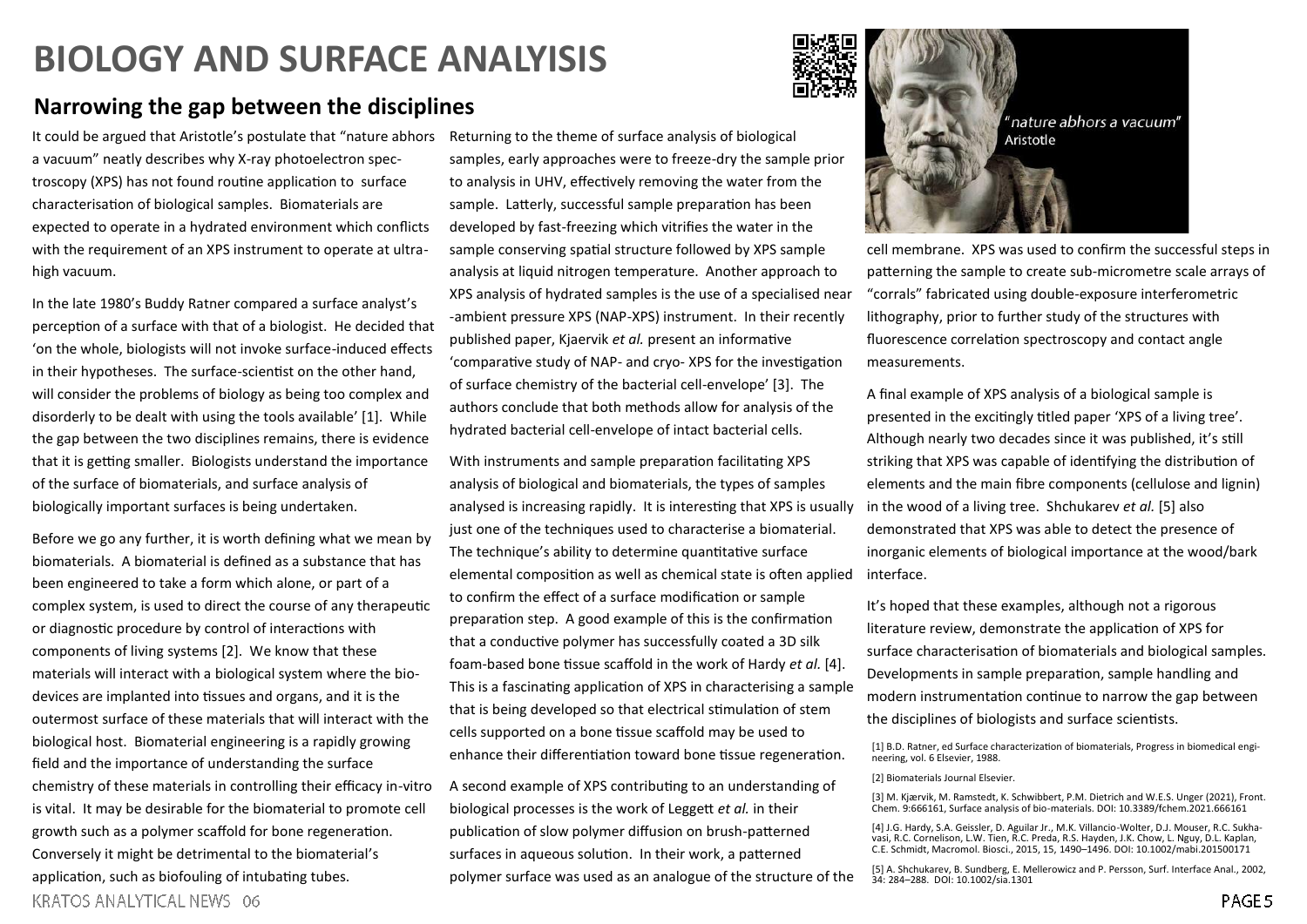# <span id="page-5-0"></span>**MEET OUR USERS**

### **Dr. Madeleine Ramstedt & Dr. Andrey Shchukarev: XPS Platform, UMEÅ, Sweden**

#### What is the role of the XPS platform at Umeå?

The XPS platform at the University of Umeå supports XPS measurements for our university and the whole of Northern Sweden. Our instrument is the only one north of Uppsala. We encourage Users wanting to perform surface analysis to visit us and be involved with the analysis of their samples. Understandably, this has become less possible during the pandemic so we're currently running samples that have been sent to our lab. and discussing the results over the internet.

**AS** : My experience of XPS started in 1983 so with well over 30 years experience I make the claim that I have probably seen all solid samples in the Universe, even samples of moon rock.

#### Can you describe a typical day at work/for the instrument?

**AS**: It is my responsibility to run the instrument and generate data for our Users. I would always start the day with a quick check of the instrument, vacuum, water and computer. A quick visual health-check. Then I would generally start sample analysis. Typically, I leave samples pumping in the load-lock over night so that they have out-gassed and are ready to analyse. There may be some routine maintenance requirements, our instrument is 22 years old, so it needs to be treated with some care and respect. Depending on the number of samples and the type of analysis required a working day can start as early as 7 am and finish at 10 pm at night.

**MR**: Our cryo experiments result in long working days. There's a lot of preparation of the samples and pre-cooling with liquid nitrogen before we can start the analysis.

**AS**: Before we start any analysis, I always ask the customer, what do you want to know about the surface of your sample? Probably about 50% of the customers simply want to know the surface composition which requires routine analysis. However, every sample is unique, and the analysis can identify unknowns which allows me to highlight further questions that they may need to consider answering to get a better understanding of their samples. The exciting samples are those that need some consideration. The samples that start with the question 'how are we even going to attempt the analysis of these samples?' are the most engaging.

### You never know how living matter such as bacteria, fungi, viruses will behave for surface analysis.

Our early experiences with bacteria were startling. Our collaboration with Laura Leone on the XPS analysis of bacteria involved fastfrozen samples that 'jumped' from the sample holder. The samples didn't have sufficient adhesion once frozen and ended out of the sample holder. As you can imagine this was detrimental to the UHV – a real disaster!

### You've developed some novel methods for analysing biological samples.

The bio sample analysis started after we developed cryo-methods for the studies of mineral suspensions. This was driven by an interest to study bio-geo chemistry. We determined that we could interpret the data in terms of the electric double layer and the behaviour of the minerals in suspension. Having worked with these carefully prepared frozen samples, we collaborated, as mentioned previously with Laura to study bacteria surfaces. We undertook a similar approach to the mineral samples, determining the coordination and double electric layer information. As we looked at these types of samples more carefully, it was apparent that we could gain information on the composition of bacteria cell walls. The freezing stabilised the sample, retained the water and was less disruptive than previous freeze-drying techniques. We have also concluded that the cryo-sample preparation is less time consuming and maintains better sample cleanliness than the freeze-dry approach.

#### Why do you think XPS and surface analysis important in materials development?

**MR**: There are so many surface-related questions when it comes to biology, it's very exciting to be moving towards analysis of biological samples. Such samples are challenging as they are so dynamic, but we believe that XPS has a role in characterising these the cell interface. Even in the cases where XPS cannot fully answer the questions, it is a useful tool to indicate the need to use further analysis techniques.

**AS:** Industrial and material developments are moving toward nano scales, so the surface



becomes more and more important and is responsible for the properties of the material. Many chemical questions related to surfaces can be answered by XPS.

#### What has surface analysis taught you?

**AS**: I have developed a life philosophy based on surface analysis. Interacting with people is very similar to surface analysis. To get answers from people, you must probe, just as you do with surface analysis.

#### Any tips or tricks for surface analysts?

Floating the sample, removing the electrical contact to the spectrometer, can solve a lot of problems that can arise due to sample charging during XPS analysis.

Care taken in sample mounting can greatly simplify sample analysis. One approach we have found very helpful for cryo-XPS is to use a holder with a 5-millimetre diameter copper stub and put a metal mesh on which we place the wet sample or indeed drop liquid for cryoanalysis. The mesh structure increases the sample contact area, speeds up the freezing, and 'anchors' it to the holder.